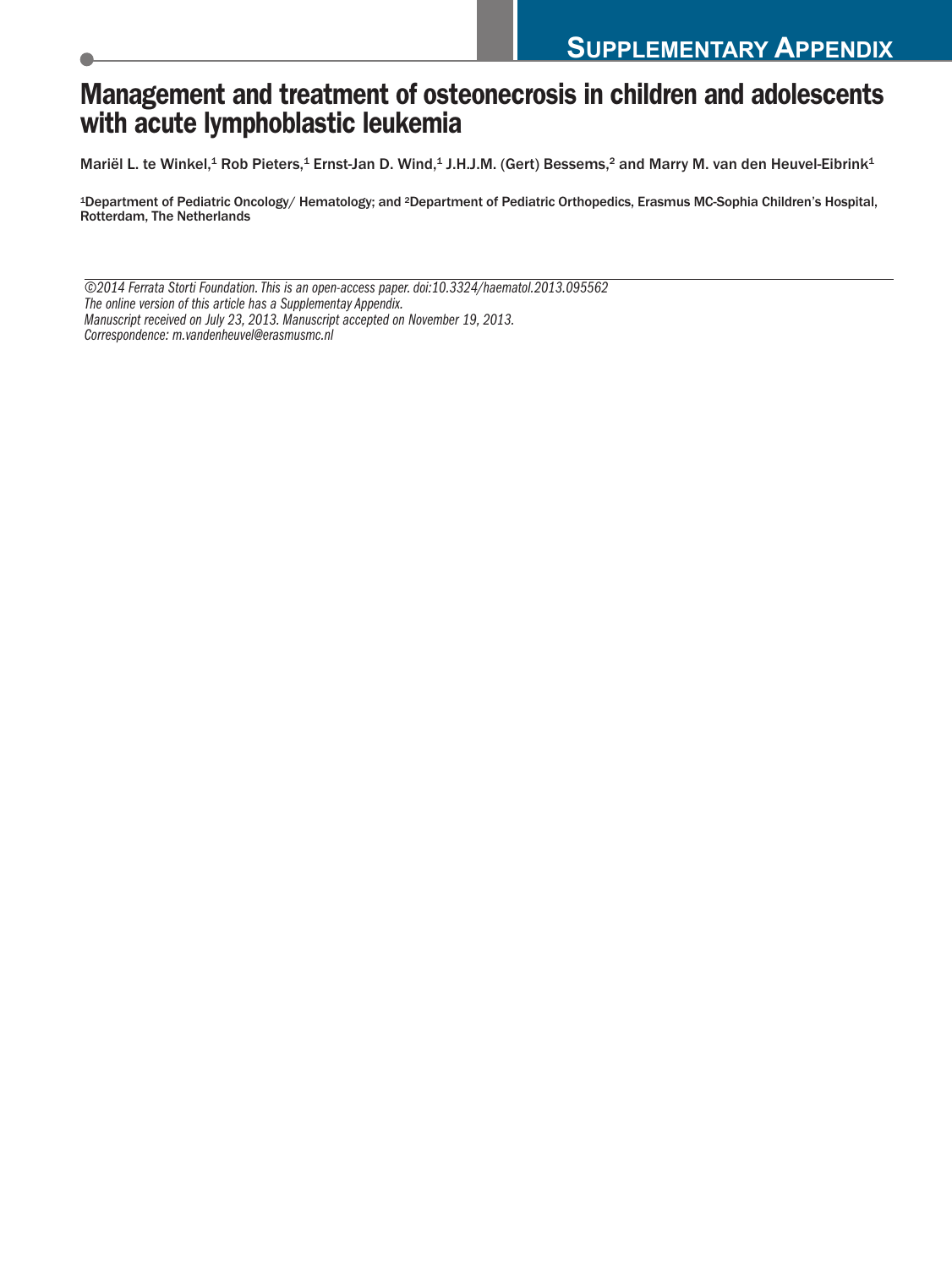## **Supplemental data, Table 1. Search strategy**

MeSH headings and text words that have been used to search in PubMed/ Medline:

| #1 osteonecrosis | osteonecrosis OR avascular necrosis of bone OR aseptic necrosis of bone OR avascular     |
|------------------|------------------------------------------------------------------------------------------|
|                  | necrosis OR aseptic necrosis OR bone necrosis OR ischemic necrosis of bone OR femoral    |
|                  | head necrosis OR bone infarction                                                         |
| #2 children      | infant OR infan* OR newborn OR newborn* OR new-born* OR baby OR baby* OR babies          |
|                  | OR neonat* OR perinat* OR postnat* OR child OR child* OR schoolchild* OR schoolchild     |
|                  | OR school child OR school child* OR kid OR kids OR toddler* OR adolescent OR adoles*     |
|                  | OR teen* OR boy* OR girl* OR minors OR minors* OR underag* OR under ag* OR juvenil*      |
|                  | OR youth* OR kindergar* OR puberty OR puber* OR pubescen* OR prepubescen* OR             |
|                  | prepuberty* OR pediatrics OR pediatric* OR paediatric* OR peadiatric* OR schools OR      |
|                  | nursery school* OR preschool* OR pre school* OR primary school* OR secondary school*     |
|                  | OR elementary school* OR elementary school OR high school* OR highschool* OR school      |
|                  | age OR school age* OR infancy OR schools, nursery OR infant, newborn                     |
| #3 childhood     | leukemia OR leukaemia OR leukemi* OR leukaemi* OR acute lymphoblastic leukemia OR        |
| cancer           | acute lymphocytic leukemia OR acute lymphoid leukemia OR ALL OR precursor cell           |
|                  | lymphoblastic leukemia-lymphoma OR (childhood ALL) OR AML OR lymphoma OR                 |
|                  | lymphom* OR hodgkin OR hodgkin* OR T-cell OR B-cell OR non-hodgkin OR sarcoma OR         |
|                  | sarcom* OR sarcoma, Ewing's OR Ewing* OR osteosarcoma OR osteosarcom* OR wilms           |
|                  | tumor OR wilms* OR nephroblastom* OR neuroblastoma OR neuroblastom* OR                   |
|                  | rhabdomyosarcoma OR rhabdomyosarcom* OR teratoma OR teratom* OR hepatoma OR              |
|                  | hepatom* OR hepatoblastoma OR hepatoblastom* OR PNET OR medulloblastoma OR               |
|                  | medulloblastom* OR PNET* OR neuroectodermal tumors, primitive OR retinoblastoma OR       |
|                  | retinoblastom* OR meningioma OR meningiom* OR glioma OR gliom* OR pediatric              |
|                  | oncology OR paediatric oncology OR childhood cancer OR childhood tumor OR childhood      |
|                  | tumors OR brain tumor* OR brain tumour* OR brain neoplasms OR central nervous system     |
|                  | neoplasm OR central nervous system neoplasms OR central nervous system tumor* OR         |
|                  | central nervous system tumour* OR brain cancer* OR brain neoplasm* OR intracranial       |
|                  | neoplasm* OR leukemia lymphocytic acute OR leukemia, lymphocytic, acute[mh]              |
| #4 surgery       | surgery AND arthroplasty OR joint arthroplasty OR total joint arthroplasty OR joint      |
|                  | replacement OR total joint replacement OR replacement arthroplasty OR joint prosthesis   |
|                  | OR cemented total joint arthroplasty OR hybrid total joint arthroplasty OR resurfacing   |
|                  | arthroplasty OR hemi-resurfacing arthroplasty OR hemiarthroplasty OR hip arthroplasty OR |
|                  | total hip arthroplasty OR THA OR hip replacement OR hip replacement arthroplasty OR      |
|                  | total hip OR hip prosthesis OR knee arthroplasty OR total knee arthroplasty OR knee      |
|                  | replacement OR knee replacement arthroplasty OR total knee OR knee prosthesis OR         |
|                  | ankle arthroplasty OR ankle replacement arthroplasty OR ankle prosthesis OR core         |
|                  | decompression OR osteotomy OR bone grafting OR bone transplantation OR vascularized      |
|                  | fibular graft OR arthrodesis OR autologous bone marrow injection OR bone marrow          |
|                  | grafting OR bone marrow transplantation                                                  |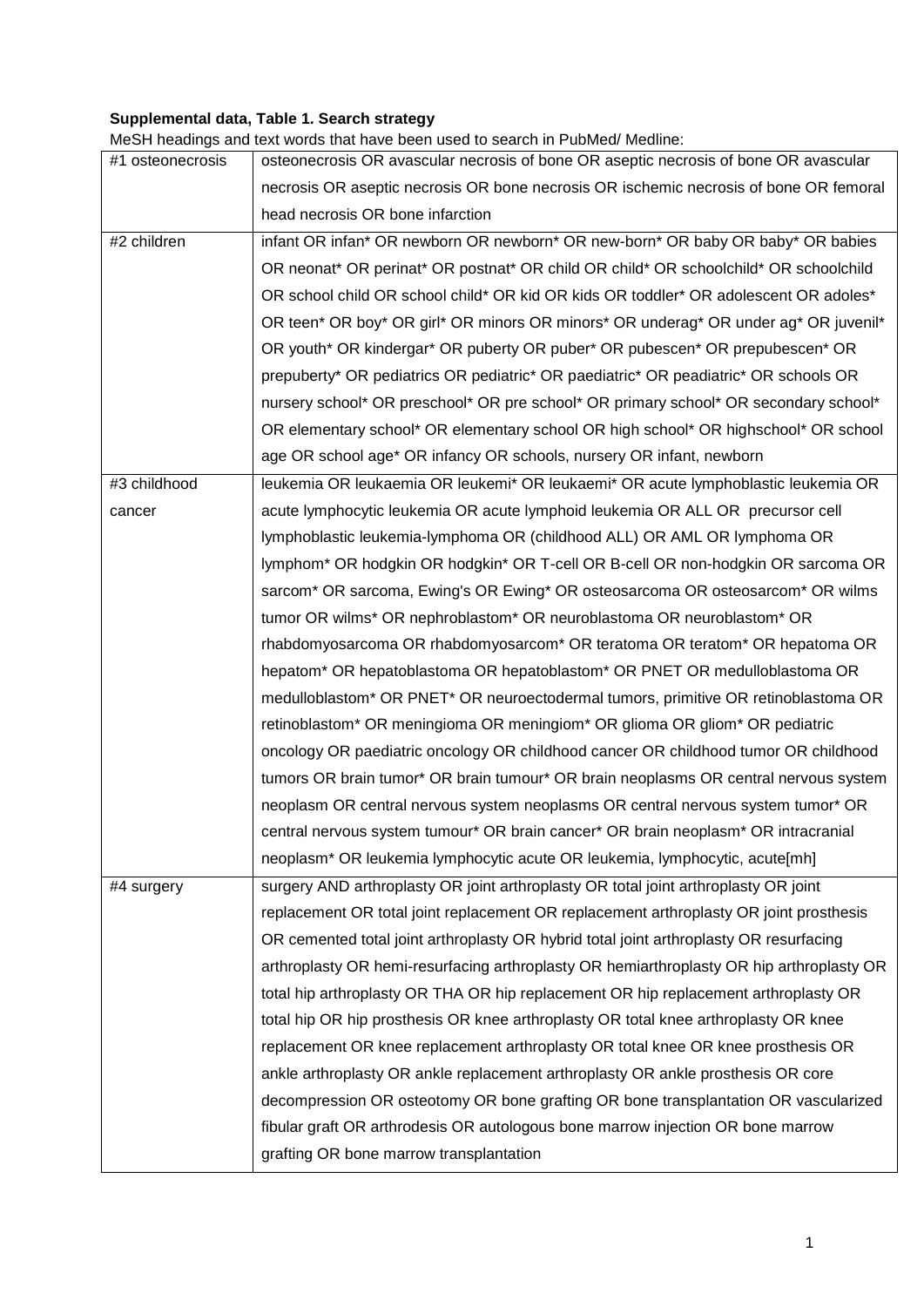| #5 biphosphonates    | bisphosphonates OR bisphosphonate* OR diphosphonates OR diphosphonate* OR                |  |  |  |  |
|----------------------|------------------------------------------------------------------------------------------|--|--|--|--|
|                      | alendronate OR alendronic OR 4-Amino-1-Hydroxybutylidene 1,1-Biphosphonate OR            |  |  |  |  |
|                      | aminohydroxybutane bisphosphonate OR MK217 OR MK-217 OR MK 217 OR Fosamax                |  |  |  |  |
|                      | OR alendronate sodium OR pamidronate OR 1-hydroxy-3-aminopropane-1,1-diphosphonic        |  |  |  |  |
|                      | acid OR APD OR amidronate OR pamidronate monosodium OR pamidronate disodium OR           |  |  |  |  |
|                      | dimethyl-pamidronate OR pamidronate OR pamidronic OR AHPrBP OR                           |  |  |  |  |
|                      | aminopropanehydroxydiphosphonate OR aminohydroxypropylidene diphosphonate OR             |  |  |  |  |
|                      | Aredia OR etidronic acid OR etidronate OR etidronic OR didronel OR hydroxyethylidene     |  |  |  |  |
|                      | diphosphonic OR HEDP OR EHDP OR HEDSPA OR clodronic acid OR clodronate OR                |  |  |  |  |
|                      | clodronic OR Bonefos OR risedronate OR risedronic OR Actonel OR tiludronate OR           |  |  |  |  |
|                      | tiludronic OR skelid OR olpadronate OR olpadronic acid OR Me2-APD OR Me2APD OR           |  |  |  |  |
|                      | Me2 APD OR incadronate OR zoledronate OR zoledronic OR zometa OR risedronate OR          |  |  |  |  |
|                      | Bonefos OR Bonephos OR ibandronate OR ibandronic OR BM 21.0955 OR BM 210955              |  |  |  |  |
|                      | OR BM-210955 OR BM210955 OR BM-21.0955 OR CI2SMBP OR CGP 42446 OR CGP-                   |  |  |  |  |
|                      | 42446 OR Neridronate                                                                     |  |  |  |  |
| #6 hydroxymethyl-    | hydroxymethylglutaryl CoA Reductase Inhibitors OR HMG CoA reductase inhibitors OR        |  |  |  |  |
| glutaryl CoA         | HMG-CoA reductase inhibitors OR hydroxymethylglutaryl Coenzyme A inhibitors OR           |  |  |  |  |
| reductase inhibitors | statins OR HMG-CoA statins OR statin* OR lovastatin* OR mevacor OR mevinolin OR          |  |  |  |  |
|                      | pravastatin* OR pravachol OR lipostat OR simvastatin* OR zocor OR fluvastatin* OR        |  |  |  |  |
|                      | lescol OR fluindostatin OR atorvastatin* OR lipitor OR rosuvastatin* OR cerivastatin* OR |  |  |  |  |
|                      | baycol OR atorvastatin* OR meglutol OR pitavastatin                                      |  |  |  |  |
| #7 anticoagulants    | anticoagulants OR anticoagulant drugs OR anticoagulant agents OR Anticoagulant* OR       |  |  |  |  |
|                      | indirect thrombin inhibitors OR antithrombins OR fibrinolytic agents OR heparin OR low-  |  |  |  |  |
|                      | molecular-weight heparin OR coumarins OR vitamin K inhibitor OR vitamin K antagonist     |  |  |  |  |
| #8 hyperbaric        | hyperbaric oxygenations OR hyperbaric oxygen therapy OR oxygen inhalation therapy        |  |  |  |  |
| oxygen               |                                                                                          |  |  |  |  |
| Different searches   | #1 AND #3<br>#1 AND #3 AND #6                                                            |  |  |  |  |
| were combined        | #1 AND #2 AND #4<br>#1 AND #2 AND #7                                                     |  |  |  |  |
|                      | #1 AND #3 AND #4<br>#1 AND #3 AND #7                                                     |  |  |  |  |
|                      | #1 AND #2 AND #5<br>#1 AND #2 AND #8                                                     |  |  |  |  |
|                      | #1 AND #3 AND #5<br>#1 AND #3 AND #8                                                     |  |  |  |  |
|                      | #1 AND #2 AND #6                                                                         |  |  |  |  |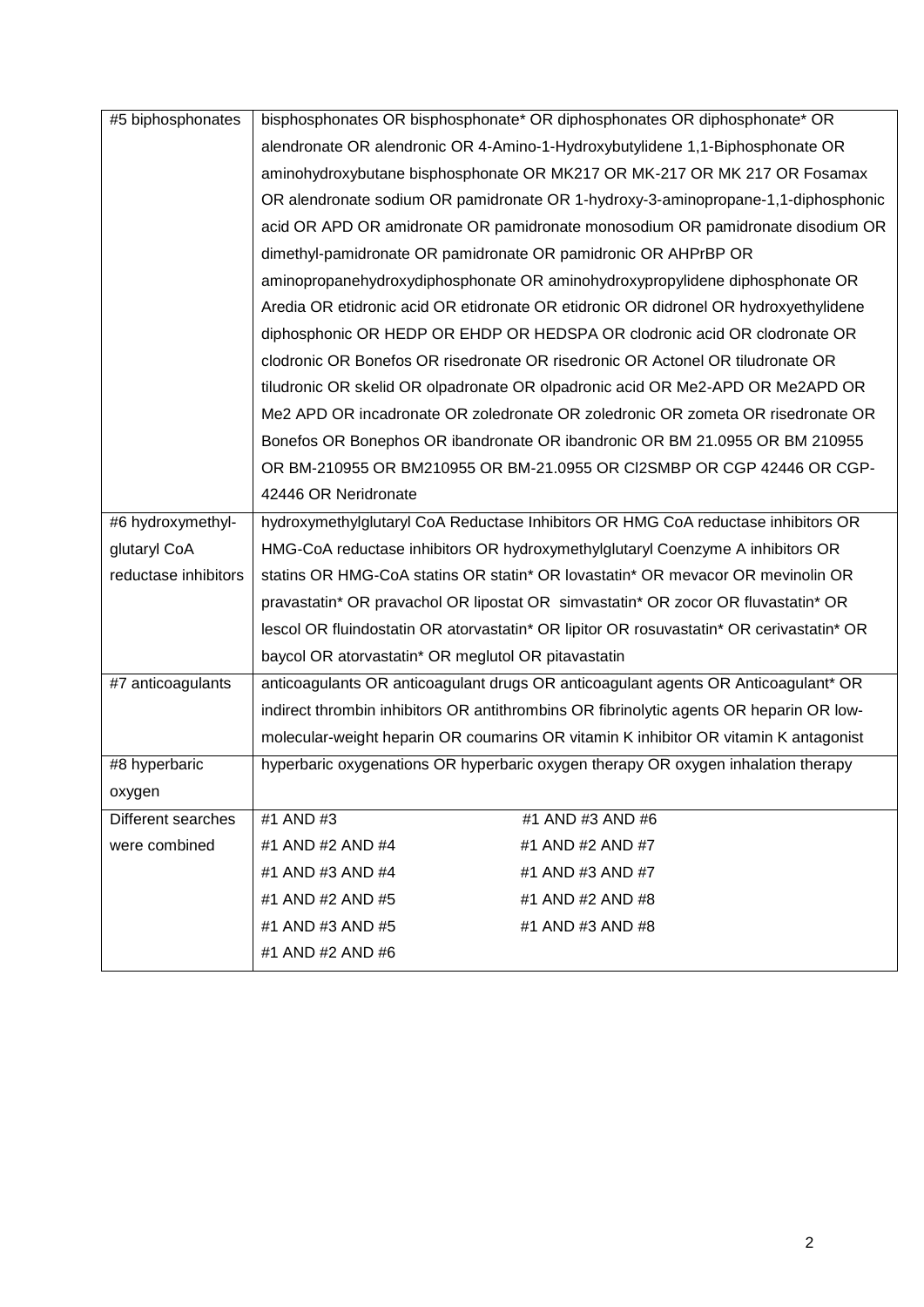#### **Supplemental data, Table 2A. Checklist for methodological appraisal of included studies**

Adapted from the Oxford Centre for Evidence-based Medicine (OCEBM, "The Oxford 2011 Levels of Evidence")

| Level        | <b>Study design</b>                                                                                     |
|--------------|---------------------------------------------------------------------------------------------------------|
|              | Randomized-controlled trials                                                                            |
| $\mathbf{P}$ | Prospective (non-randomized) case-control studies; Prospective (non-randomized) cohort studies          |
| 3            | Retrospective case-control studies; Retrospective cohort studies; Prospective case series, ≥10 patients |
| 4            | Retrospective case series, ≥10 patients; Prospective case series, <10 patients                          |
| 5            | Single case reports; Retrospective case series, <10 patients; consensus report or guideline             |

### **Supplemental data, Table 2B. Checklist for Recommendation**

| <b>Amount of evidence</b>                                                         | Interpretation                   |  |
|-----------------------------------------------------------------------------------|----------------------------------|--|
| 1 or more level 1 studies                                                         | Consistent high-quality evidence |  |
| consistent level 2 or 3 studies                                                   | Moderate evidence                |  |
| <b>Hevel 4 studies</b>                                                            | Low-quality evidence             |  |
| level 5 evidence or troublingly inconsistent or inconclusive studies of any level |                                  |  |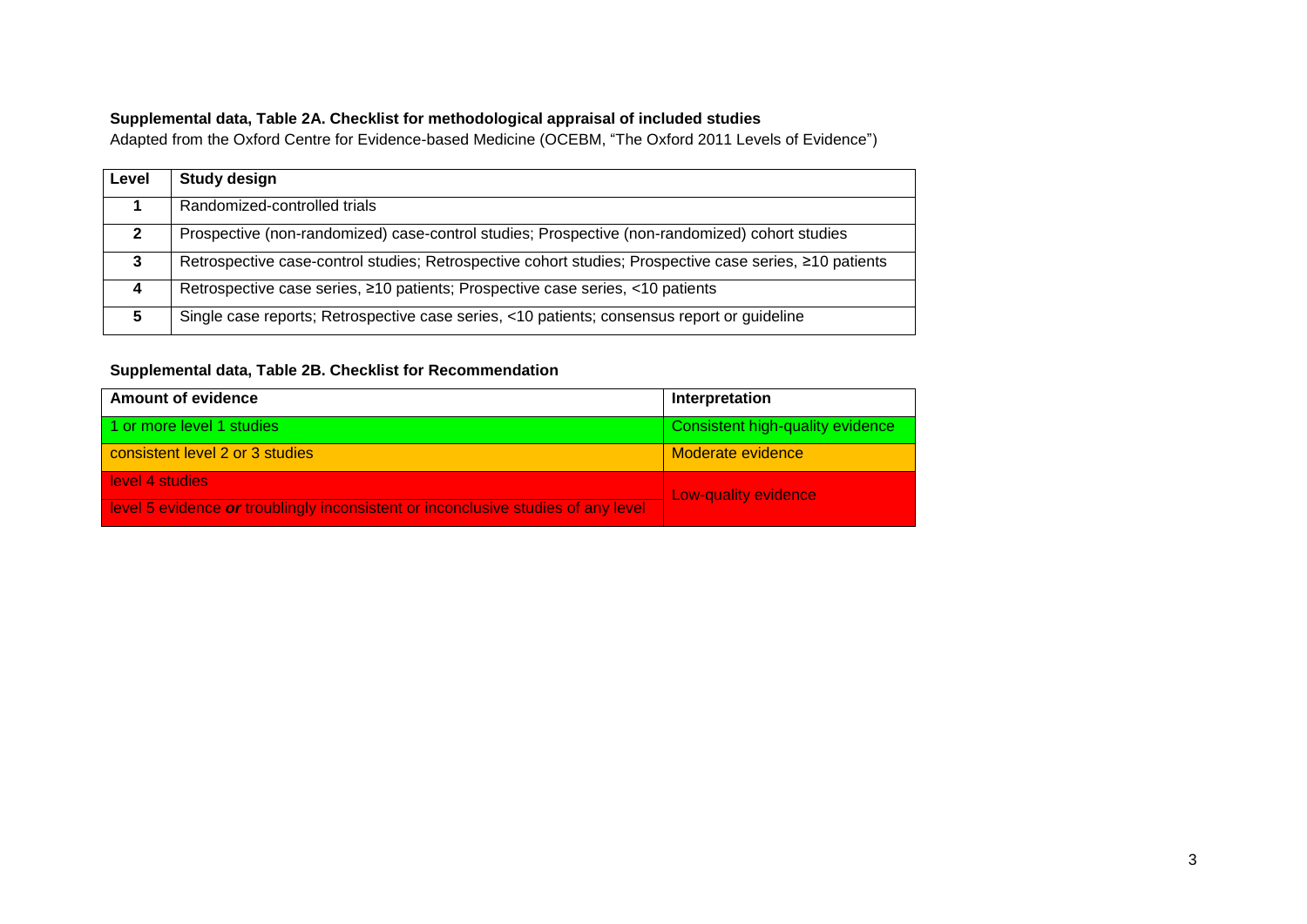#### **Supplemental data, Table 3. Evidence table for prevention, and intervention studies**

|                                                            | <b>LEVEL OF EVIDENCE</b>                                        |                                |                     |                                                          |                                    |
|------------------------------------------------------------|-----------------------------------------------------------------|--------------------------------|---------------------|----------------------------------------------------------|------------------------------------|
|                                                            |                                                                 |                                |                     |                                                          |                                    |
|                                                            |                                                                 |                                |                     |                                                          |                                    |
|                                                            |                                                                 | 2                              | 3                   | 4                                                        | 5                                  |
|                                                            |                                                                 |                                |                     |                                                          |                                    |
| <b>NON-SURGICAL INTERVENTIONS</b>                          |                                                                 |                                |                     |                                                          |                                    |
| <b>Bisphosphonates</b>                                     |                                                                 | Kotecha 2010 <sup>(19)</sup> * |                     | Nguyen 2006(23) *, Leblicq 2013(26) *, Padhye 2013(27) * | Greggio 2010(17) *                 |
| Hyperbaric oxygen                                          |                                                                 |                                | Bernbeck 2004(20) * |                                                          |                                    |
| <b>Prostacyclin analog</b>                                 |                                                                 |                                |                     | Jäger 2009 <sup>(24)</sup> *                             |                                    |
| Chemotherapy adjustments after occurrence of osteonecrosis | <b>NA</b>                                                       |                                |                     |                                                          |                                    |
| <b>SURGICAL INTERVENTIONS</b>                              |                                                                 |                                |                     |                                                          |                                    |
| Implantation of autologous osteogenic cells                |                                                                 |                                |                     | Wells 2009(22) *                                         | Clar 2010(16) *, Muller 2008(18) * |
| Osteochondrol grafting<br>Resurfacing arthroplasty         |                                                                 |                                |                     | Gortz 2010(21) *                                         | Inoue 2012(28) *                   |
|                                                            |                                                                 |                                |                     | Karimova 2008(25) *                                      |                                    |
| <b>Osteotomy</b>                                           |                                                                 |                                |                     |                                                          | Sabharwal 2012(29)*                |
| <b>PREVENTIVE STRATEGIES</b>                               |                                                                 |                                |                     |                                                          |                                    |
| Prednisone instead of dexamethasone                        |                                                                 |                                |                     |                                                          |                                    |
| Overall                                                    | Mitchel 2005(74) 1                                              |                                | Straus 2001(4) t    |                                                          | Moricke 2008(75) +                 |
| <10 years of age                                           | Bostrom 2003 <sup>(73)</sup> †, Igarashi 2005 <sup>(76)</sup> † |                                |                     |                                                          | Mattano 2008(72) 1                 |
| $\geq$ 10 years of age                                     | Vrooman 2013(71) *                                              |                                |                     |                                                          | Mattano 2008(72) *                 |
| Discontinuous corticosteroid pulses                        |                                                                 |                                |                     |                                                          |                                    |
| Overall                                                    | ΝA                                                              |                                |                     |                                                          |                                    |
| <10 years of age                                           | NA                                                              |                                |                     |                                                          |                                    |

Abreviations: NA, not available. Red, low-quality or no evidence; Orange, moderate evidence; Green, consistent high-quality evidence. \*, recommended/ beneficial; <sup>†</sup>, not recommended/ not beneficial.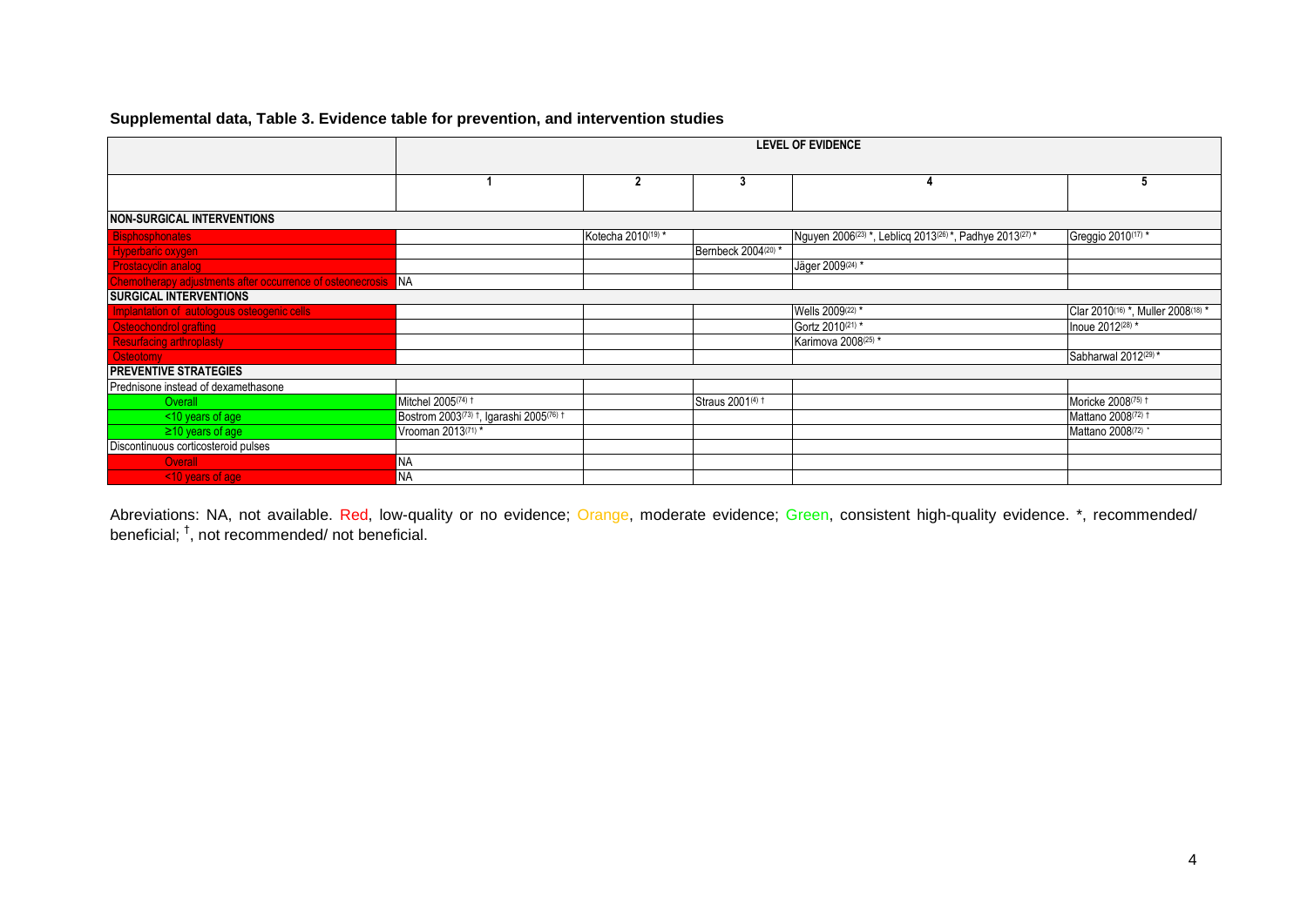|                                                                                          | <b>NO. OF</b>                                                                             | <b>FOLLOW-UP</b>                       | <b>OUTCOME</b>                |                                 |  |
|------------------------------------------------------------------------------------------|-------------------------------------------------------------------------------------------|----------------------------------------|-------------------------------|---------------------------------|--|
| <b>INTERVENTIONS</b>                                                                     | <b>PEDIATRIC ALL</b><br><b>PATIENTS</b>                                                   | (MEAN (RANGE)<br><b>MONTHS</b>         | <b>CLINICAL</b>               | <b>RADIOLOGICAL</b>             |  |
| <b>INON-SURGICAL INTERVENTIONS (SEE TABLE 5 FOR AN EXTENSIVE DESCRIPTION ON OUTCOME)</b> |                                                                                           |                                        |                               |                                 |  |
| BISPHOSPHONATES                                                                          |                                                                                           |                                        |                               |                                 |  |
| Kotecha 2010 <sup>(19)</sup>                                                             | $3A^{\circ}$<br>$3A$ <sup>®</sup> & $P$ <sup>®</sup><br>$3P^{\circledcirc}$<br>8 controls | 17 (7-29)<br>$22(13-31)$<br>22 (18-24) | + (pain, function, ROM, HHS#) | $-1$ $\sim$                     |  |
| Nguyen 2006 <sup>(23)</sup>                                                              | $6P^{\circledR}$                                                                          | -5/6 pt.: 24<br>-1/6 pt.: 12 ( TJR)    | + (pain, function, ROM, HHS#) | - / ~                           |  |
| Greggio 2010(17)                                                                         | 1 $A^{\circledR}$                                                                         | 78                                     | + (pain, function, ROM, HHS#) | - / ~                           |  |
| Leblicg 2013 <sup>(26)</sup>                                                             | 14 P®<br>3 controls                                                                       | $23.5$ (6-72)                          | + (pain, function)            | $+/-/-$                         |  |
| Padhye 2013(27)                                                                          | 12 $Z^{\otimes}$                                                                          | $11.2(5.4-18.5)$                       | + (pain)                      | $-1$ ~                          |  |
| HYPERBARIC OXYGEN                                                                        |                                                                                           |                                        |                               |                                 |  |
| Bernbeck 2004(20)                                                                        | 21                                                                                        | <b>NA</b>                              | + (pain)                      |                                 |  |
| PROSTACYCLIN ANALOG                                                                      |                                                                                           |                                        |                               |                                 |  |
| Jäger 2009 <sup>(24)</sup>                                                               | 7                                                                                         | 20,8 (6-53)                            | + (pain, function, HHS#)      | Early stage: +<br>Late stage: - |  |

**Supplemental data, Table 4A. Overview of non-surgical interventions studies in pediatric patients with acute lymphoblastic leukemia**

Abbreviations: A®, Alendronate; P®, Pamidronate; Z®, Zoledronate; NA, not available; ROM, range of motion; HHS, Harris hip score; +, positive effect on outcome; –, outcome measure worsened; ~, stable/ unchanged outcome. ໋, median FU time reported instead of the mean FU time; <sup>#</sup>, The Harris hip score(2) covers pain, function and mobility of the joint.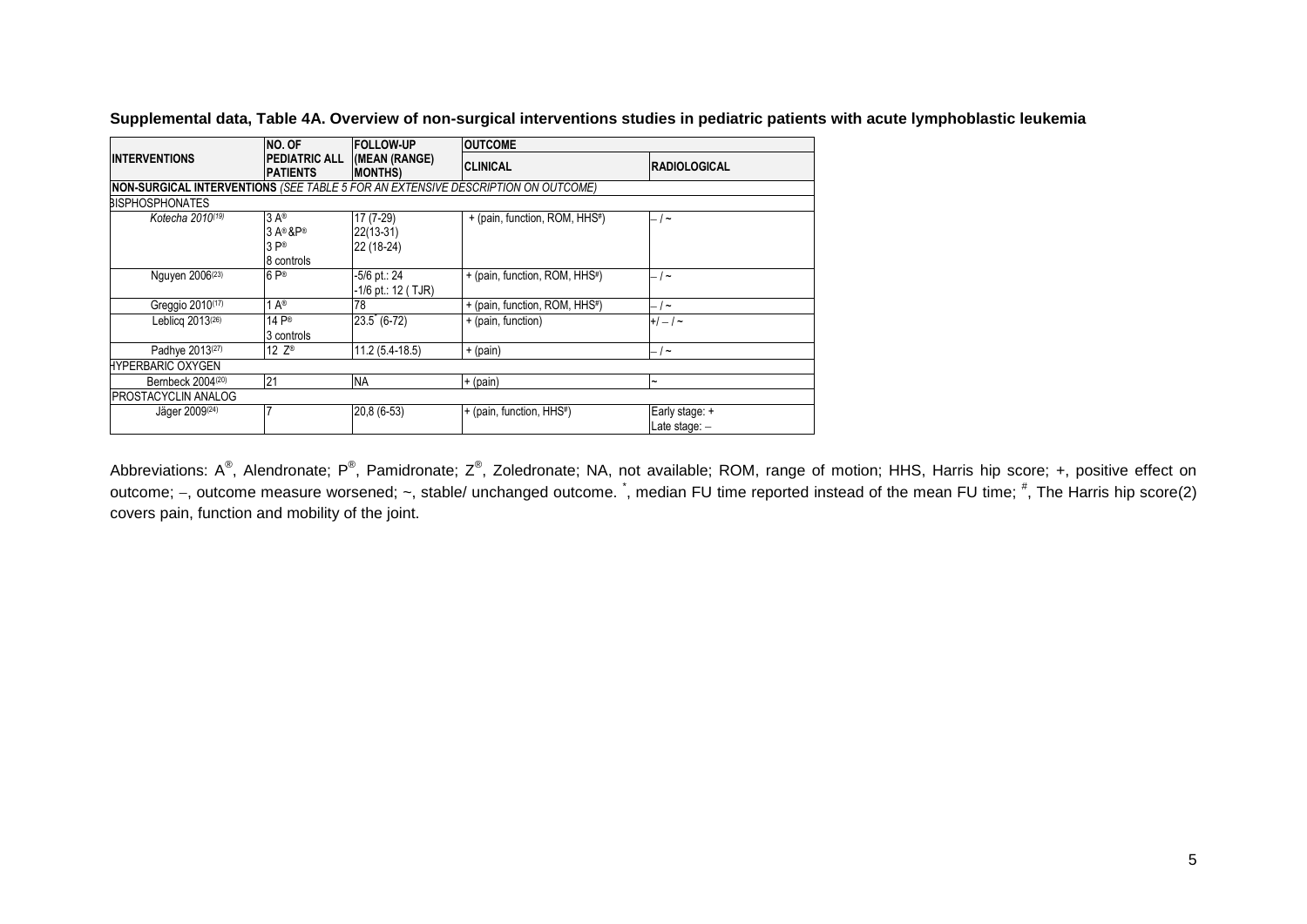| <b>INTERVENTIONS</b>                         | <b>NO. OF</b>                           | <b>FOLLOW-UP</b>                 | <b>OUTCOME</b>                                                                                                                                            |                                                                                                                                                                                                   |  |
|----------------------------------------------|-----------------------------------------|----------------------------------|-----------------------------------------------------------------------------------------------------------------------------------------------------------|---------------------------------------------------------------------------------------------------------------------------------------------------------------------------------------------------|--|
|                                              | <b>PEDIATRIC</b><br><b>ALL PATIENTS</b> | (MEAN (RANGE)<br><b>MONTHS</b> ) | <b>CLINICAL</b>                                                                                                                                           | <b>RADIOLOGICAL</b>                                                                                                                                                                               |  |
| <b>ISURGICAL INTERVENTIONS</b>               |                                         |                                  |                                                                                                                                                           |                                                                                                                                                                                                   |  |
| IIMPLANTATION OF AUTOLOGOUS OSTEOGENIC CELLS |                                         |                                  |                                                                                                                                                           |                                                                                                                                                                                                   |  |
| Clar 2010(16)                                |                                         | 166                              | Improvement of function in 4/7 pt., reduction of pain in<br>$3/6$ pt.<br>-Unlimited daily activities [6]                                                  |                                                                                                                                                                                                   |  |
| Muller 2008(18)                              |                                         | <b>NA</b>                        | -Pain reduced/ daily activity improved                                                                                                                    |                                                                                                                                                                                                   |  |
| Wells 2009(22)                               |                                         | 28 (18-49)                       | -3/5 pt. (5 hips) increased pain/ deteriorated function,<br>1/5 pt. intermittent pain/ some limitation of function,<br>1/5 pt. no pain/ improved function | 3/5 pt. (5 hips) collapsed                                                                                                                                                                        |  |
| <b>OSTEOCHONDROL GRAFTING</b>                |                                         |                                  |                                                                                                                                                           |                                                                                                                                                                                                   |  |
| Gortz 2010 <sup>(21)</sup>                   | 5                                       | 52 (27-96)                       | 4/5 pt. favorable outcome for d'Aubigné and Postel#,<br>0/5 ALL pt. needed TJR<br>1/5 needed osteotomy and graft revision                                 | All pt. showed graft healing within 1 year,<br>1/5 collapsed (FU 45 mo.)                                                                                                                          |  |
| Inoue $2012^{(28)}$                          |                                         | 73                               | Funtion, ROM improved, no pain                                                                                                                            | X-ray: slight deformity of humeral head,<br>MRI: no progression                                                                                                                                   |  |
| <b>IRESURFACING ARTHROPLASTY</b>             |                                         |                                  |                                                                                                                                                           |                                                                                                                                                                                                   |  |
| Karimova 2008 <sup>(25)</sup>                |                                         | 31.8 (11-60)                     | 5/7 pt. needed TJR of 7 hips (3 loosening, 4 pain)                                                                                                        | Revision-free survival negatively associated with lesion size (volume % of femoral head):<br>Lesion size of revised hips: 70.4 (43.2-95.6)%<br>Lesion size of non-revised hips: 31.0 (21.0-39.3)% |  |
| <b>OSTEOTOMY</b>                             |                                         |                                  |                                                                                                                                                           |                                                                                                                                                                                                   |  |
| Sabharwal 2012(29)                           |                                         | 36                               | Pain reduced, HHS <sup>#</sup> improved                                                                                                                   | X-ray: less leg-length discrepancy                                                                                                                                                                |  |

**Supplemental table, Table 4B. Overview of surgical interventions studies in pediatric patients with acute lymphoblastic leukemia**

Abbreviations: TJR, total joint replacement; NA, not available; <sup>#</sup>, the Harris hip score (HHS) and the d' Aubigné and Postel score(3) cover pain, function and mobility of the joint.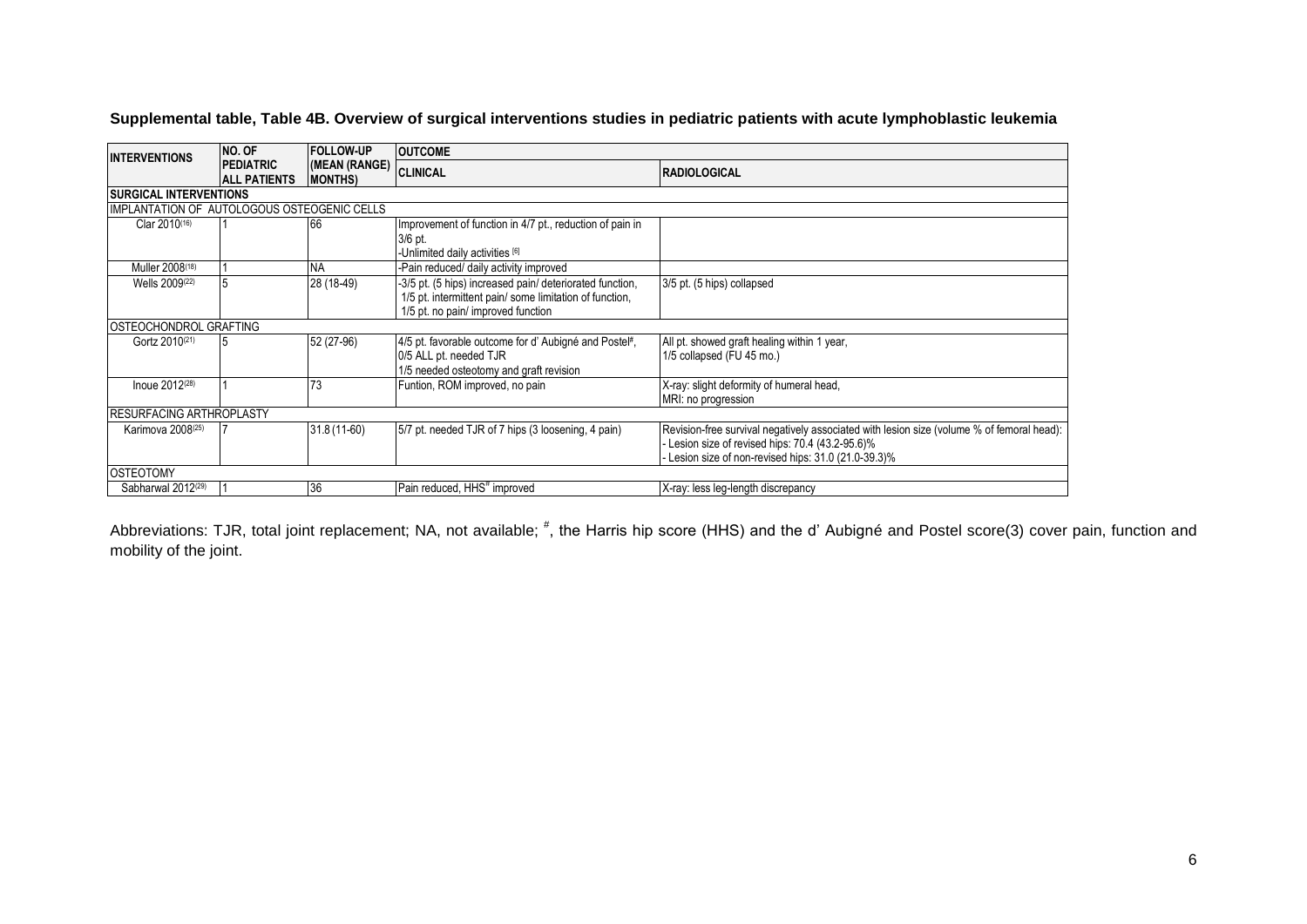|                                                              | <b>BISPHOSPHONATES</b>                                                                                                                                                                                                                                                                                                                                                                                                                                                                                                                                                  | <b>HYPERBARIC OXYGEN THERAPY</b>                                                                                                           | PROSTACYCLIN ANALOG                                                                                                                 |
|--------------------------------------------------------------|-------------------------------------------------------------------------------------------------------------------------------------------------------------------------------------------------------------------------------------------------------------------------------------------------------------------------------------------------------------------------------------------------------------------------------------------------------------------------------------------------------------------------------------------------------------------------|--------------------------------------------------------------------------------------------------------------------------------------------|-------------------------------------------------------------------------------------------------------------------------------------|
| References                                                   | Kotecha 2010 <sup>(19)</sup> , Nguyen 2006 <sup>(23)</sup> , Greggio 2010 <sup>(17)</sup> , Leblicq 2013 <sup>(26)</sup> , Padhye 2013 <sup>(27)</sup>                                                                                                                                                                                                                                                                                                                                                                                                                  | Bernbeck 2004(20)                                                                                                                          | Jäger 2009(24)                                                                                                                      |
| Number of studies                                            |                                                                                                                                                                                                                                                                                                                                                                                                                                                                                                                                                                         |                                                                                                                                            |                                                                                                                                     |
| <b>CLINICAL OUTCOME</b>                                      |                                                                                                                                                                                                                                                                                                                                                                                                                                                                                                                                                                         |                                                                                                                                            |                                                                                                                                     |
| Pain<br>(VAS/ analgesics)                                    | pain reduced/ absent: 3/3 P® vs. 3/6 A® vs. 1/8 controls<br>reduction of analgesics: 3/3 P® vs. 3/6 A® (after adding P®: 2/3) vs. 2/8 controls [19]<br>-after 1 year P®: 4/6 improved, 2/6 deteriorated (those continuing dexamethasone);<br>after 2 years P®: 3/6 worsened, 3/6 unchanged [23]<br>A <sup>®</sup> : 2/2 pain free [17]<br>P®: 4/14 pain stable, 10/14 pain reduced/ absent vs. controls: 3/3 pain stable [26]<br>Z <sup>®</sup> : 4/12 pain free, 7/12 persistant mild/ moderate pain not limiting activities, 1/12 pain<br>restricting activities [27] | 5/11 patients pain free after 15 treatments, all patients pain free after 40  pain score reduced within 1 week and sustained<br>treatments | afterwards                                                                                                                          |
| Function<br>(limp, walking time)                             | -improvement of function: $3/3$ P® vs. 2/6 A® (after adding P®: $3/4$ ) vs. 1/8 controls [19]<br>P <sup>®</sup> : 4/6 requiring crutches/ walking stick, able to maintain standing balance, 1/6 with<br>weight-bearing restriction for long distance, and 1/6 with no weight-bearing restrictions/<br>$\lim p$ [23]<br>A®: 2/2 recovery of function (capable of mild sport activities) [17]<br>P <sup>®</sup> : 6/14 stable, 8/14 improvement vs. controls: 1/3 stable, 2/3 improvement [26]                                                                            | <b>NA</b>                                                                                                                                  | function improved within 3 months and sustained<br>afterwards                                                                       |
| Range of motion<br>(abduction, rotation, adduction)          | -improvement of ROM: 3/3 P® vs. 2/6 A® (after adding P® 3/4) vs. 1/8 controls [19]<br>P <sup>®</sup> : 4/6 grossly restricted ROM, 1/6 mild restricted ROM, 1/6 no restricted ROM [23]                                                                                                                                                                                                                                                                                                                                                                                  | <b>NA</b>                                                                                                                                  | <b>NA</b>                                                                                                                           |
| Harris hip score #<br>(pain, function, mobility)             | <b>NA</b>                                                                                                                                                                                                                                                                                                                                                                                                                                                                                                                                                               | NΑ                                                                                                                                         | improvement of HHS within 3 months and sustained<br>afterwards                                                                      |
| Need for/ time until surgery                                 | 1/6 needed TJR within 2 years after start P®, 2/6 needed TJR shortly thereafter [23]<br>1/12 adviced to undergo joint replacement surgery <sup>[27]</sup>                                                                                                                                                                                                                                                                                                                                                                                                               | No effect on the need for surgery:<br>-5/19 HBO group vs. 2/8 non-HBO group                                                                | 2/8 patients needed additional surgery<br>1 core decompression after 10 months<br>1 cancellous bone transplantation after 30 months |
| <b>RADIOLOGICAL OUTCOME</b>                                  |                                                                                                                                                                                                                                                                                                                                                                                                                                                                                                                                                                         |                                                                                                                                            |                                                                                                                                     |
| Radiological staging<br>(e.g. Ficat & Arlet/ ARCO/ Stulberg) | P®: 2/6 stable (stage III), 4/6 collapsed (stage V) within 2 years [23]<br>P <sup>®</sup> : 6/14 improvement, 3/14 stable, 5/14 progression vs. controls: 1/3 improvement,<br>2/3 NA [26]<br>Z <sup>®</sup> : 5/12 stable, 7/12 progression (ARCO stages) [27]                                                                                                                                                                                                                                                                                                          | NA.                                                                                                                                        | improvement of ARCO stages only in early stages (I, II)<br>progression of ARCO stage in 3 patients with stage III                   |
| Collapse                                                     | P <sup>®</sup> : not avoiding collapse. 1 <sup>st</sup> year more favorable than 2 <sup>nd</sup> year [23]                                                                                                                                                                                                                                                                                                                                                                                                                                                              | NΑ                                                                                                                                         | <b>NA</b>                                                                                                                           |
| Size of lesions                                              | -no difference in volume between bisphosphonate users and controls; numbers too<br>small to validate a difference between P® and A® [19]                                                                                                                                                                                                                                                                                                                                                                                                                                | NΑ                                                                                                                                         | <b>NA</b>                                                                                                                           |
| Number of localisations                                      | <b>NA</b>                                                                                                                                                                                                                                                                                                                                                                                                                                                                                                                                                               | No clear reduction in number of lesions; only a trend towards<br>conversion of osteonecrosis to bone marrow edema for those <10 years      | <b>NA</b>                                                                                                                           |
| Shape of the joint                                           | IA <sup>®</sup> : remodeling of femoral head, minimal flattening (FU 30 months) [17]                                                                                                                                                                                                                                                                                                                                                                                                                                                                                    | <b>NA</b>                                                                                                                                  | <b>NA</b>                                                                                                                           |

#### **Supplemental table, Table 5. Results of non-surgical interventions in pediatric patients with acute lymphoblastic leukemia**

Abbreviations: VAS, visual analog scale; A®, Alendronate; P®, Pamidronate; Z®, Zoledronate; HHS, Harris hip score; ROM, range of motion; ARCO, Association of Research Circulation Osseous; TJR, total joint replacement; HBO, hyperbaric oxygen; FU, follow-up; NA, not available. <sup>#</sup>, The Harris hip score represent pain, function and mobility, a score of <70 was defined as a poor outcome (max. score 100).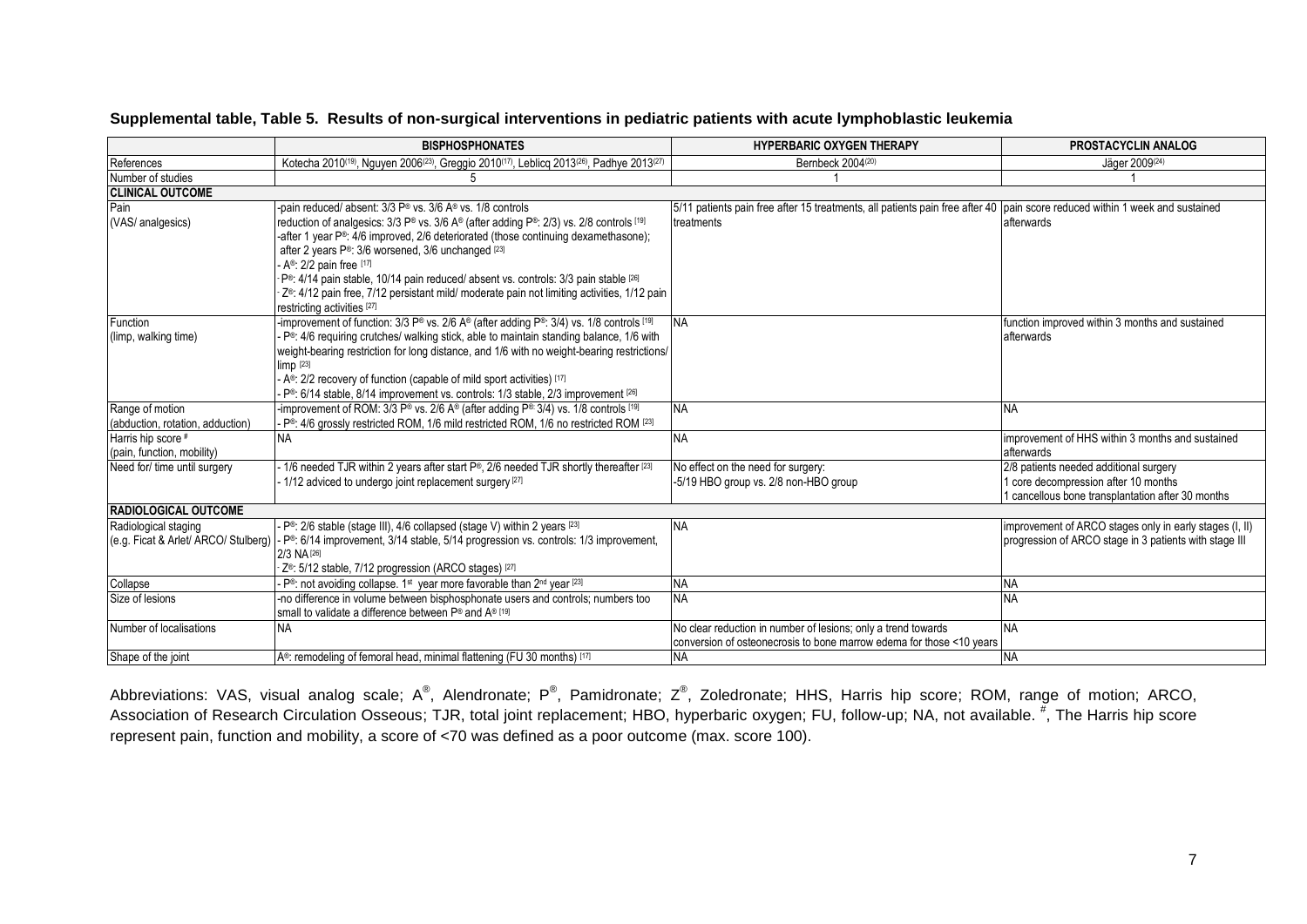**Legends to figures**

**Supplemental data, Figure 1:** Flowchart of study identification and selection